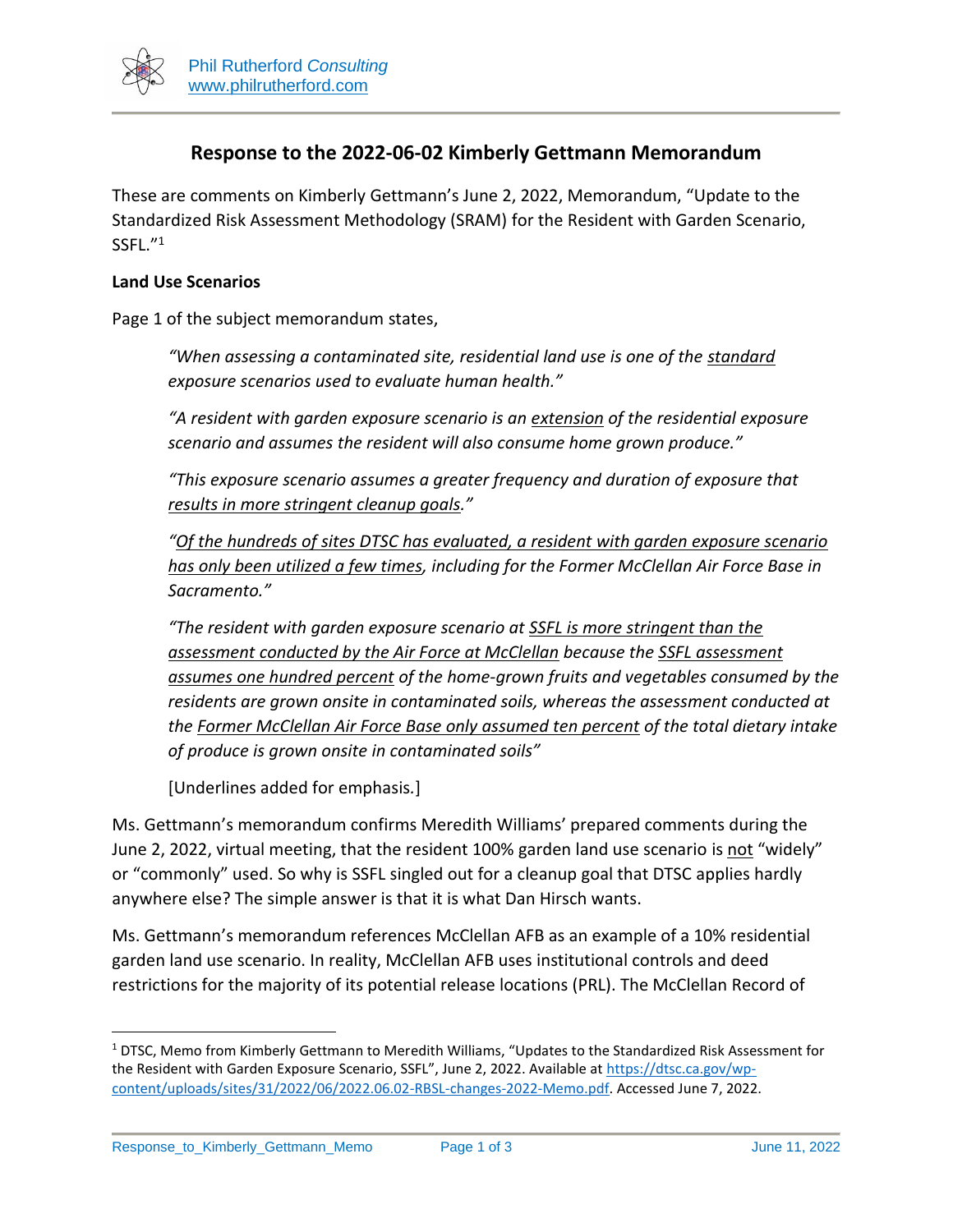

Decision (ROD)<sup>2</sup> refers to deed restrictions 42 times and refers to institutional controls 149 times. Deed restrictions include restrictions on land use. Institutional controls include prohibition on residential use (See Section 1.4 on Selected Remedies). Why does DTSC forbid use of similar remedies for SSFL?

# **Radionuclide Cleanup Goal**

For those PRLs where a radionuclide cleanup goal and excavation is proposed, McClellan uses a cleanup goal for radium-226 (the only ROPC) of background (0.78 pCi/g) plus a 10<sup>-4</sup> risk level for a resident with no garden  $(1.21 \text{ pCi/g})$ .<sup>3</sup>

 $0.78 + 1.21 = 1.99 = 2.0$  pCi/g = gross cleanup goal

The McClellan 1.21 pCi/g (10<sup>-4</sup> residential risk level) is consistent with the 1.28 x 10<sup>-2</sup> pCi/g (10<sup>-6</sup> RBSL for resident with no garden) in Exhibit 5, Attachment 3, page 152, of the Settlement Agreement.<sup>4</sup> Therefore McClellan does not use the 10% garden produce consumption as alleged by Ms. Gettmann.

The McClellan ROD radiological cleanup goal is not background but is a risk-based goal of 10<sup>-4</sup> residential-no-garden risk in excess of background.

If DTSC believes that my assessment of the McClellan AFB cleanup is incorrect, please provide a written response with appropriate citations.

### **Exposure Duration**

Page 2 of the subject memorandum states,

"The RBSLs are considered to be protective for humans over a lifetime exposure ..."

That is misleading. In reality, the EPA default exposure duration for chemicals and radionuclides is currently 26 years, not a lifetime. The excess lifetime cancer rate (ELCR) is calculated over a lifetime, but the exposure duration is 26 years. Any ingested or inhaled radionuclides that may

<sup>&</sup>lt;sup>2</sup> Department of the Air Force, "Follow-on Strategic Sites Record of Decision - McClellan Air Force Base", Section 2.8.3 "Basis of Cleanup Levels" and Table 80. July 1, 2014. Available at

[https://www.philrutherford.com/McClellan/ROD\\_2014-04.pdf.](https://www.philrutherford.com/McClellan/ROD_2014-04.pdf) Accessed June 8, 2022.

<sup>3</sup> Noblis, "Air Force Real Property Agency Position On Radiation Background Levels and Cleanup Goals at the Former McClellan Air Force Base", Section 4 and Table 4-1, October 2010. Available at [https://www.philrutherford.com/McClellan/S1693\\_Position\\_Paper\\_on\\_Radiation\\_Background\\_Levels\\_McClellan\\_](https://www.philrutherford.com/McClellan/S1693_Position_Paper_on_Radiation_Background_Levels_McClellan_Oct2010.pdf) [Oct2010.pdf.](https://www.philrutherford.com/McClellan/S1693_Position_Paper_on_Radiation_Background_Levels_McClellan_Oct2010.pdf) Accessed June 8, 2022.

<sup>4</sup> DTSC, "Settlement Agreement", May 9, 2022. Available at [https://www.envirostor.dtsc.ca.gov/public/deliverable\\_documents/2026541471/SSFL%20DTSC-](https://www.envirostor.dtsc.ca.gov/public/deliverable_documents/2026541471/SSFL%20DTSC-Boeing%20Settlement%20Agreement%20%28Final%29.pdf)[Boeing%20Settlement%20Agreement%20%28Final%29.pdf.](https://www.envirostor.dtsc.ca.gov/public/deliverable_documents/2026541471/SSFL%20DTSC-Boeing%20Settlement%20Agreement%20%28Final%29.pdf) Accessed June 8, 2022.